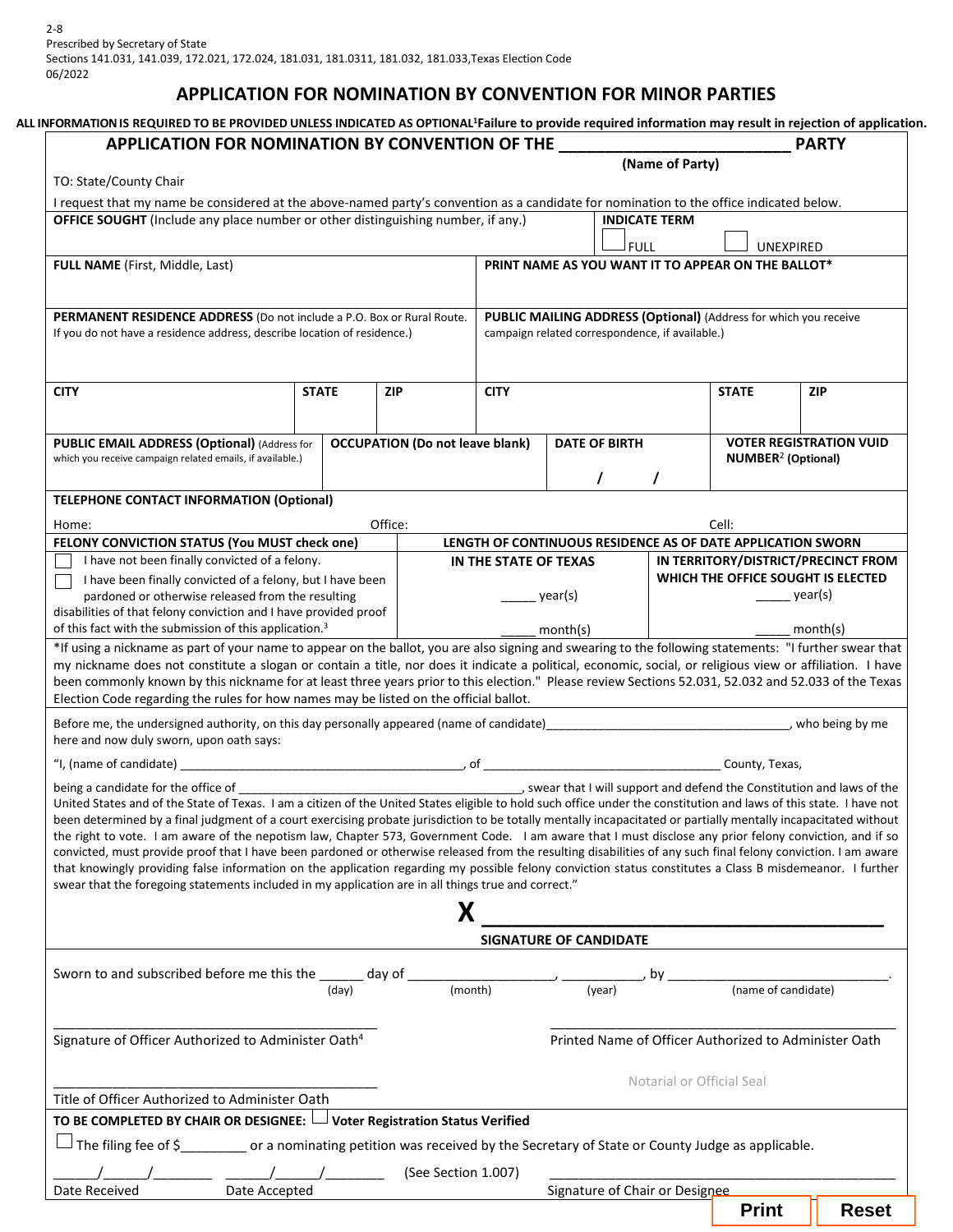2-8 Prescribed by Secretary of State Sections 141.031, 141.039, 172.021, 172.024, 181.031, 181.0311, 181.032, 181.033, Texas Election Code 06/2022

### **INSTRUCTIONS**

The application shall be filed with the state chair for all statewide and district offices. The application shall be filed with the county chair for all county and precinct offices. (Section 181.032, Texas Election Code) The filing deadline is 6:00 p.m. on the second Monday in December of the odd-numbered year preceding the Party Convention. (Section 181.033, Texas Election Code).

Candidates seeking nomination are also required to pay a filing fee or submit a completed Petition in Lieu of a Filing Fee, along with a copy of their application for nomination, to the Secretary of State's office (for statewide or district offices) or the county judge (for county or precinct offices) by 6:00 p.m. on the second Monday in December of the odd-numbered year preceding the Party's Nominating Convention. (Sections 181.0311, 181.033, Texas Election Code). If a candidate does not pay the filing fee or submit a Petition in Lieu of a Filing Fee with the required number of signatures (Section 172.021 Texas Election Code), he or she will not be eligible for nomination by the party convention process, even if a completed Application for Nomination by Convention was submitted.

### **NEPOTISM LAW**

The candidate must sign this statement indicating his awareness of the nepotism law. When a candidate signs the application, it is an acknowledgment that the candidate is aware of the nepotism law. The nepotism prohibitions of Chapter 573, Government Code, are summarized below:

No officer may appoint, or vote for or confirm the appointment or employment of any person related within the second degree by affinity (marriage) or the third degree by consanguinity (blood) to the officer, or to any other member of the governing body or court on which the officer serves when the compensation of that person is to be paid out of public funds or fees of office. However, nothing in the law prevents the appointment, voting for, or confirmation of anyone who has been continuously employed in the office or employment for the following period prior to the election or appointment of the officer or member related to the employee in the prohibited degree: one year, if the officer or member is elected at the general election for state and county officers.

No candidate may take action to influence an employee of the office to which the candidate is seeking election or an employee or officer of the governmental body to which the candidate is seeking election regarding the appointment or employment of a person related to the candidate in a prohibited degree as noted above. This prohibition does not apply to a candidate's actions with respect to a bona fide class or category of employees or prospective employees.

## **FOOTNOTES**

<sup>1</sup>An application for a place on the ballot, including any accompanying petition, is public information immediately on its filing. (Section 141.035, Texas Election Code)

<sup>2</sup>Inclusion of a candidate's VUID is optional. However, many candidates are required to be registered voters in the territory from which the office is elected at the time of the filing deadline.

<sup>3</sup>Proof of release from the resulting disabilities of a felony conviction would include proof of judicial clemency under Texas Code of Criminal Procedure 42A.701, proof of executive pardon under Texas Code of Criminal Procedure 48.01, or proof of a restoration of rights under Texas Code of Criminal Procedure 48.05. (Texas Attorney General Opinion KP-0251)

## **One of the following documents must be submitted with this application.**

Judicial Clemency under Texas Code of Criminal Procedure 42A.701 Executive Pardon under Texas Code of Criminal Procedure 48.01 Restoration of Rights under Texas Code of Criminal Procedure 48.05

<sup>4</sup>All oaths, affidavits, or affirmations made within this State may be administered and a certificate of the fact given by a judge,

clerk, or commissioner of any court of record, a notary public, a justice of the peace, and the Secretary of State of Texas. See Chapter 602 of the Texas Government Code for the complete list of persons authorized to administer oaths.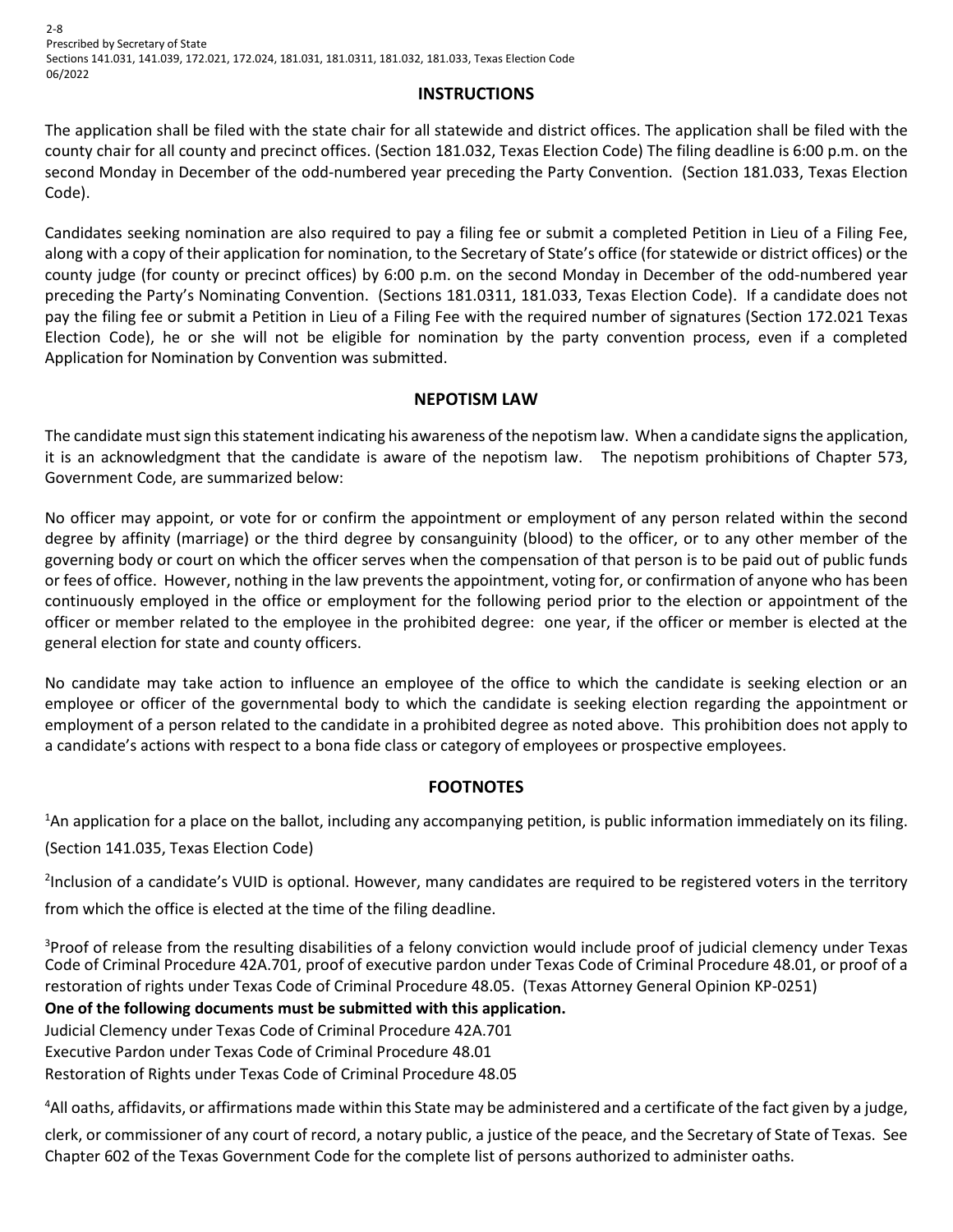2-8 Prescribed by Secretary of State Sections 141.031, 141.039, 172.021, 172.024, 181.031, 181.0311, 181.032, 181.033, Texas Election Code 06/2022

#### **FILING FEE SCHEDULE** (172.024 Texas Election Code)

| United States Senator |
|-----------------------|
|                       |
|                       |

| All Other Statewide Offices                                                                                                                                                         | \$3,750 |
|-------------------------------------------------------------------------------------------------------------------------------------------------------------------------------------|---------|
| United States Representative                                                                                                                                                        | \$3,125 |
| <b>State Senator</b>                                                                                                                                                                | \$1,250 |
| <b>State Representative</b>                                                                                                                                                         | \$750   |
| Member, State Board of Education                                                                                                                                                    | \$300   |
| Chief Justice or Justice, Court of Appeals, other than a justice specified by Subdivision<br>(8)                                                                                    | \$1,875 |
| Chief Justice or Justice of a Court of Appeals that serves a Court of Appeals District in<br>which a county with a population of more than one million is wholly or partly situated | \$2,500 |
| District Judge or Judge specified by Sec. 52.092(d) for which this schedule does not<br>otherwise prescribe a fee                                                                   | \$1,500 |
| District or Criminal District Judge of a court in a judicial district wholly contained in a<br>county with a population of more than 1.5 million                                    | \$2,500 |
| Judge of a Statutory County Court, other than a judge specified by subdivision (12)                                                                                                 | \$1,500 |
| Judge of a Statutory County Court in a county with a population of more than 1.5<br>million                                                                                         | \$2,500 |
| District Attorney or Criminal District Attorney or County Attorney performing the<br>duties of a District Attorney                                                                  | \$1,250 |
| County Judge, County Commissioner, District Clerk, County Clerk, Sheriff,<br>County Tax-Assessor-Collector and County Treasurer                                                     |         |
| County of 200,000 or more population                                                                                                                                                | \$1,250 |
| County of under 200,000 population                                                                                                                                                  | \$750   |
| Justice of the Peace or Constable                                                                                                                                                   |         |
| County of 200,000 or more population                                                                                                                                                | \$1,000 |
| County of under 200,000 population                                                                                                                                                  | \$375   |
| <b>County Surveyor</b>                                                                                                                                                              | \$75    |
| All County Offices not otherwise listed                                                                                                                                             | \$750   |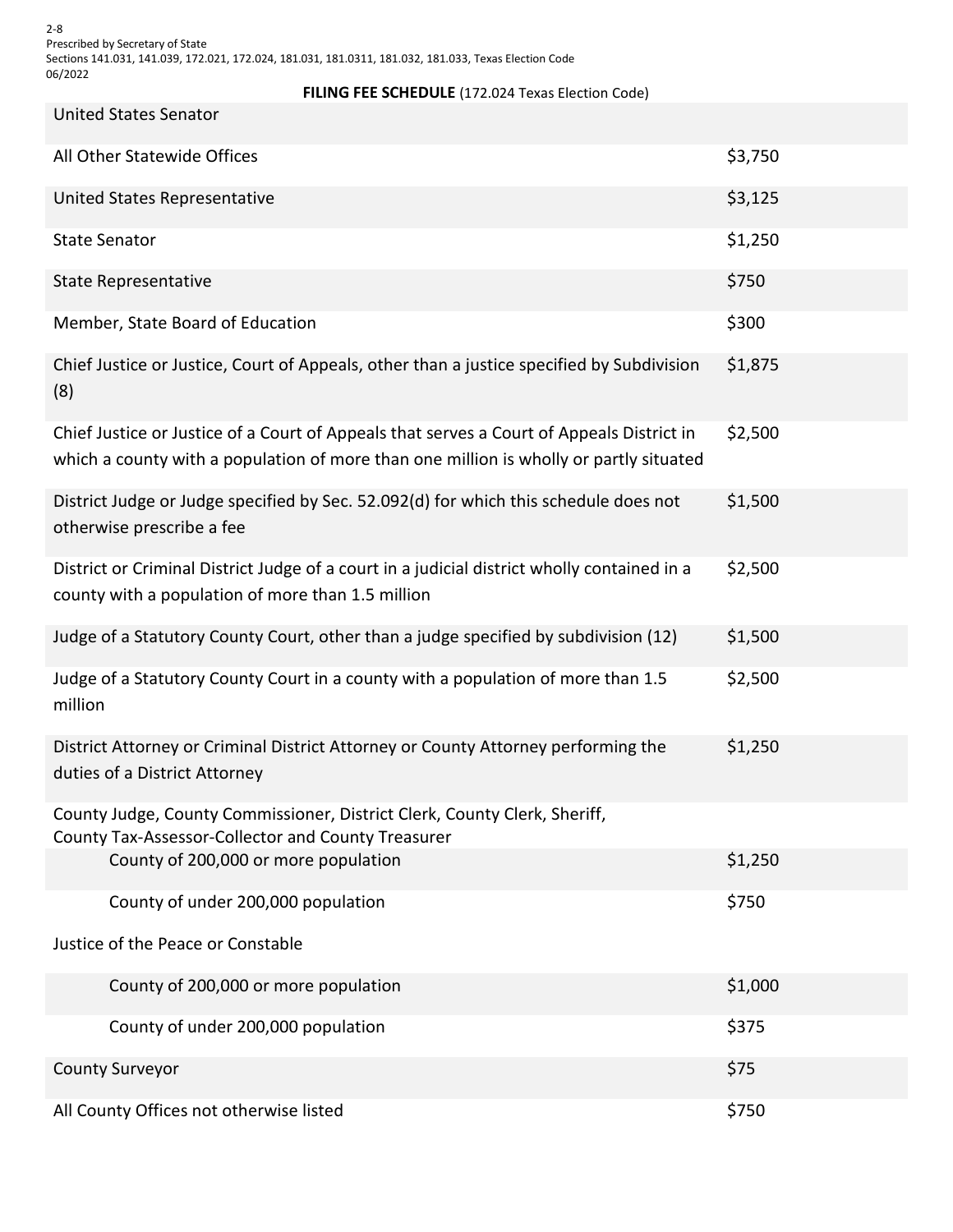#### **SOLICITUD DE NOMINACIÓN POR CONVENCIÓN PARA PARTIDOS MENORES**

# TODA LA INFORMACIÓN ES REQUERIDA A MENOS QUE SE INDIQUE COMO OPCIONAL<sup>1</sup>El hecho de no proporcionar la información requerida puede resultar en el

**rechazo de la solicitud.** 

|                                                                                                                                                                                                                                                                                                                      | SOLICITUD DE NOMINACIÓN POR CONVENCIÓN DEL PARTIDO |                           |                                                                                                                                          |                                                                          |                    |                        |                  |                                    |
|----------------------------------------------------------------------------------------------------------------------------------------------------------------------------------------------------------------------------------------------------------------------------------------------------------------------|----------------------------------------------------|---------------------------|------------------------------------------------------------------------------------------------------------------------------------------|--------------------------------------------------------------------------|--------------------|------------------------|------------------|------------------------------------|
| Para: Presidente Estatal/Presidente del Condado<br>(nombre del partido)                                                                                                                                                                                                                                              |                                                    |                           |                                                                                                                                          |                                                                          |                    |                        |                  |                                    |
| Solicito que mi nombre sea considerado en la convención del partido mencionado anteriormente como candidato(a) para la nominación al cargo que se indica a<br>continuación.                                                                                                                                          |                                                    |                           |                                                                                                                                          |                                                                          |                    |                        |                  |                                    |
| <b>INDIQUE TÉRMINO</b><br>CARGO SOLICITADO (Incluya cualquier número de cargo u otro número distintivo, si                                                                                                                                                                                                           |                                                    |                           |                                                                                                                                          |                                                                          |                    |                        |                  |                                    |
| lo hay.)                                                                                                                                                                                                                                                                                                             |                                                    |                           |                                                                                                                                          |                                                                          | TÉRMINO COMPLETO I |                        |                  | TÉRMINO INCOMPLETO                 |
| <b>NOMBRE COMPLETO</b> (Primer Nombre, Segundo Nombre, Apellido)                                                                                                                                                                                                                                                     |                                                    |                           |                                                                                                                                          | ESCRIBA SU NOMBRE COMO DESEA QUE APAREZCA EN LA BOLETA *                 |                    |                        |                  |                                    |
|                                                                                                                                                                                                                                                                                                                      |                                                    |                           |                                                                                                                                          |                                                                          |                    |                        |                  |                                    |
| <b>DIRECCIÓN DE RESIDENCIA PERMANENTE</b> (No incluya un apartado<br>postal o una ruta rural. Si usted no tiene una dirección de residencia, describa la<br>ubicación de la residencia.)                                                                                                                             |                                                    |                           | DIRECCIÓN DE CORREO PÚBLICO (Opcional) (Dirección en la que recibe la<br>correspondencia relacionada con la campaña, si está disponible) |                                                                          |                    |                        |                  |                                    |
| <b>CIUDAD</b>                                                                                                                                                                                                                                                                                                        | <b>ESTADO</b>                                      | <b>CÓDIGO POSTAL</b>      | <b>CIUDAD</b>                                                                                                                            |                                                                          | <b>ESTADO</b>      |                        |                  | <b>CÓDIGO POSTAL</b>               |
| DIRECCIÓN DE CORREO ELECTRÓNICO PÚBLICO                                                                                                                                                                                                                                                                              |                                                    | <b>OCUPACIÓN (No deje</b> |                                                                                                                                          | <b>FECHA DE NACIMIENTO</b>                                               |                    | VUID – NÚMERO ÚNICO DE |                  |                                    |
| (Opcional) (Dirección donde recibe correo electrónico relacionado<br>con la campaña, si está disponible)                                                                                                                                                                                                             |                                                    | este espacio en blanco)   |                                                                                                                                          | <b>IDENTIFICACIÓN DE VOTANTE<sup>2</sup></b><br>(Opcional)               |                    |                        |                  |                                    |
| INFORMACIÓN DE CONTACTO TELEFÓNICO (Opcional)                                                                                                                                                                                                                                                                        |                                                    |                           |                                                                                                                                          |                                                                          |                    |                        |                  |                                    |
| Hogar:                                                                                                                                                                                                                                                                                                               |                                                    | Trabajo:                  |                                                                                                                                          |                                                                          | Celular:           |                        |                  |                                    |
| ESTADO DE CONDENA POR DELITO GRAVE (DEBE marcar uno)                                                                                                                                                                                                                                                                 |                                                    |                           | DURACIÓN DE RESIDENCIA CONTINUA A PARTIR DE LA FECHA EN QUE ESTA<br>SOLICITUD FUE JURADA                                                 |                                                                          |                    |                        |                  |                                    |
| No he sido finalmente condenado por un delito grave.                                                                                                                                                                                                                                                                 |                                                    |                           |                                                                                                                                          | EN EL ESTADO DE TEXAS                                                    |                    |                        |                  | EN EL TERRITORIO/DISTRITO/PRECINTO |
| He sido finalmente condenado por un delito grave, pero he sido<br>indultado o liberado de otro modo de las discapacidades resultantes                                                                                                                                                                                |                                                    |                           |                                                                                                                                          | año(s)                                                                   |                    |                        | $a\tilde{p}o(s)$ | DEL CUAL SE ELIGE EL CARGO BUSCADO |
| de esa condena por delito grave y he proporcionado prueba de este                                                                                                                                                                                                                                                    |                                                    |                           |                                                                                                                                          |                                                                          |                    |                        |                  |                                    |
| hecho con la presentación de esta solicitud. <sup>3</sup><br>*Si usa un apodo como parte de su nombre para aparecer en la boleta, también está firmando y jurando las siguientes declaraciones: "Juro además que                                                                                                     |                                                    |                           |                                                                                                                                          | mes(es)                                                                  |                    |                        | mes(es)          |                                    |
| mi apodo no constituye un lema ni contiene un título, ni indica un punto de vista o afiliación política, económica, social o religiosa. He sido comúnmente                                                                                                                                                           |                                                    |                           |                                                                                                                                          |                                                                          |                    |                        |                  |                                    |
| conocido por este apodo durante al menos tres años antes de esta elección." Por favor, revise las secciones 52.031, 52.032 y 52.033 del Código Electoral de<br>Texas con respecto a las reglas sobre cómo se pueden incluir los nombres en la boleta oficial.                                                        |                                                    |                           |                                                                                                                                          |                                                                          |                    |                        |                  |                                    |
| Ante mí, la autoridad abajo firmante, en este día apareció personalmente (nombre del candidato) en entre en el composito de la controlla de la controlla de la controlla de la controlla de la controlla de la controlla de la<br>quien estando a mi lado aquí y ahora debidamente juramentado, bajo juramento dice: |                                                    |                           |                                                                                                                                          |                                                                          |                    |                        |                  |                                    |
| "Yo, (nombre del candidato) __                                                                                                                                                                                                                                                                                       |                                                    |                           |                                                                                                                                          |                                                                          |                    |                        |                  |                                    |
| Texas, siendo candidato para el cargo de                                                                                                                                                                                                                                                                             |                                                    |                           |                                                                                                                                          | La Constitución y las juro que apoyaré y defenderé la Constitución y las |                    |                        |                  |                                    |
| leyes de los Estados Unidos y del Estado de Texas. Soy un ciudadano de los Estados Unidos elegible para ocupar dicho cargo según la Constitución y                                                                                                                                                                   |                                                    |                           |                                                                                                                                          |                                                                          |                    |                        |                  |                                    |
| las leyes de este estado. No se me ha determinado por un fallo final de una corte que ejerce la jurisdicción testamentaria que esté totalmente<br>incapacitado mentalmente o parcialmente incapacitado sin derecho a voto. Soy consciente de la ley de nepotismo según el Capítulo 573 del Código                    |                                                    |                           |                                                                                                                                          |                                                                          |                    |                        |                  |                                    |
| de Gobierno. Soy consciente de que debo divulgar cualquier condena previa de un delito grave y, si he sido condenado, debo proporcionar prueba                                                                                                                                                                       |                                                    |                           |                                                                                                                                          |                                                                          |                    |                        |                  |                                    |
| de que he sido indultado o liberado de otro modo de las discapacidades resultantes de dicha condena final por delito grave. Soy consciente de que                                                                                                                                                                    |                                                    |                           |                                                                                                                                          |                                                                          |                    |                        |                  |                                    |
| proporcionar a sabiendas información falsa en la solicitud con respecto a mi posible estado de condena por delito grave constituye un delito menor<br>de Clase B. Juro además que las declaraciones anteriores incluidas en mi solicitud son, en todos los aspectos, verdaderas y correctas."                        |                                                    |                           |                                                                                                                                          |                                                                          |                    |                        |                  |                                    |
|                                                                                                                                                                                                                                                                                                                      |                                                    | X                         |                                                                                                                                          |                                                                          |                    |                        |                  |                                    |
|                                                                                                                                                                                                                                                                                                                      |                                                    |                           |                                                                                                                                          | <b>FIRMA DEL CANDIDATO</b>                                               |                    |                        |                  |                                    |
| Jurado y suscrito ante mí en el día _________ de___                                                                                                                                                                                                                                                                  |                                                    |                           | del                                                                                                                                      | por                                                                      |                    |                        |                  |                                    |
|                                                                                                                                                                                                                                                                                                                      | (día)                                              | (mes)                     |                                                                                                                                          | (año)                                                                    |                    | (nombre de candidato)  |                  |                                    |
|                                                                                                                                                                                                                                                                                                                      |                                                    |                           |                                                                                                                                          |                                                                          |                    |                        |                  |                                    |
| Firma del oficial autorizado para administrar el juramento <sup>4</sup>                                                                                                                                                                                                                                              |                                                    |                           | Nombre del oficial autorizado para administrar juramentos<br>en letra de molde                                                           |                                                                          |                    |                        |                  |                                    |
|                                                                                                                                                                                                                                                                                                                      |                                                    |                           |                                                                                                                                          | Notarial o sello oficial                                                 |                    |                        |                  |                                    |
| Título del oficial autorizado para administrar el juramento                                                                                                                                                                                                                                                          |                                                    |                           |                                                                                                                                          |                                                                          |                    |                        |                  |                                    |
| TO BE COMPLETED BY CHAIR OR DESIGNEE: U Voter Registration Status Verified                                                                                                                                                                                                                                           |                                                    |                           |                                                                                                                                          |                                                                          |                    |                        |                  |                                    |
| $\Box$ The filing fee of \$____________ or a nominating petition was received by the Secretary of State or County Judge as applicable.                                                                                                                                                                               |                                                    |                           |                                                                                                                                          |                                                                          |                    |                        |                  |                                    |
| (See Section 1.007)                                                                                                                                                                                                                                                                                                  |                                                    |                           |                                                                                                                                          |                                                                          |                    |                        |                  |                                    |
| Date Received                                                                                                                                                                                                                                                                                                        | Date Accepted                                      |                           |                                                                                                                                          | Signature of Chair or Designee                                           |                    |                        |                  |                                    |
|                                                                                                                                                                                                                                                                                                                      |                                                    |                           |                                                                                                                                          |                                                                          |                    | Imprimir               |                  | Limpiar                            |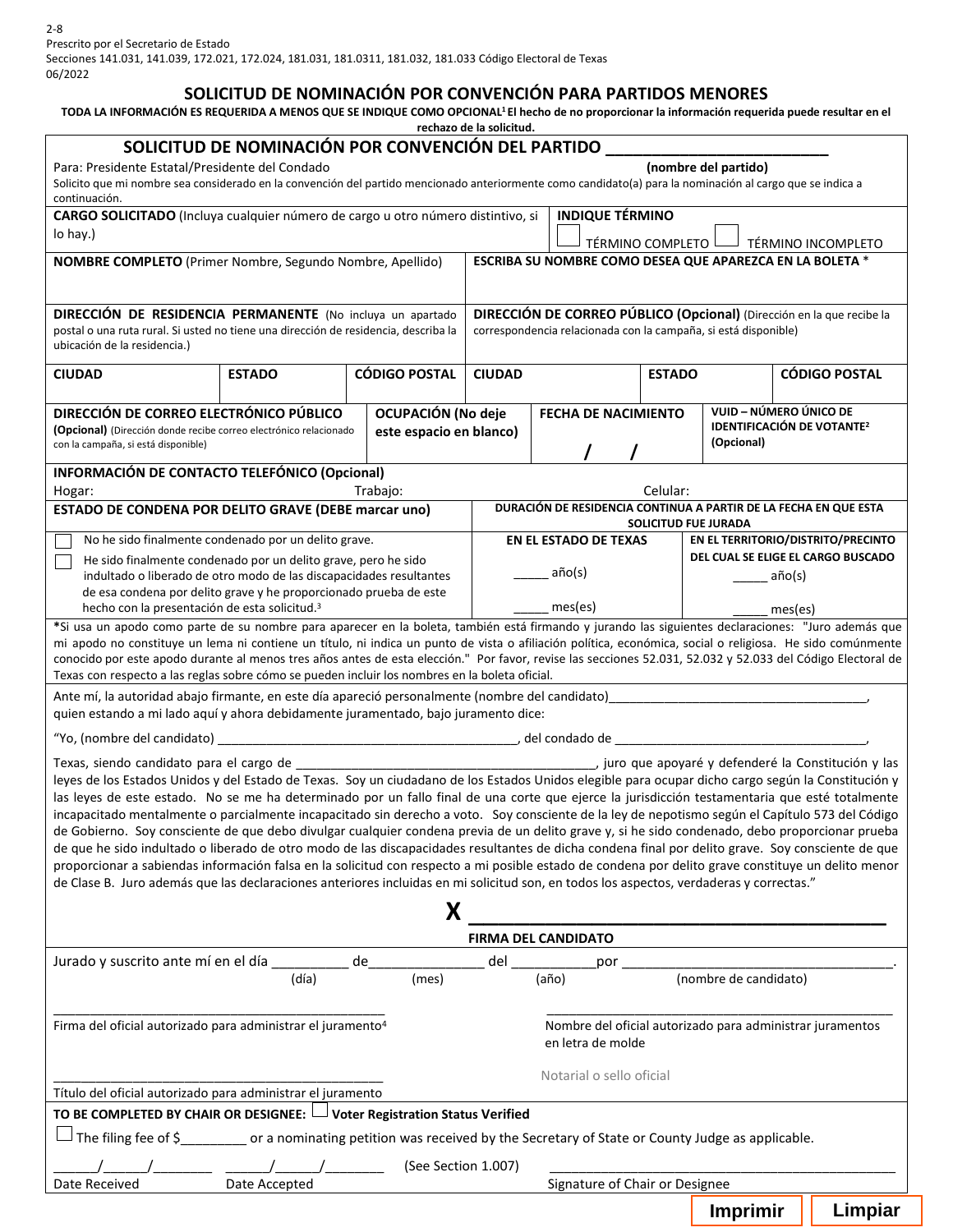2-8 Prescrito por el Secretario de Estado Secciones 141.031, 141.039, 172.021, 172.024, 181.031, 181.0311, 181.032, 181.033, Código Electoral de Texas 06/2022

### **INSTRUCCIONES**

La solicitud se presentará ante al presidente estatal para todos los cargos estatales y de distrito. La solicitud se presentará al presidente del condado para todos los cargos del condado y del precinto. (Sección 181.032, Código Electoral de Texas) La fecha límite de presentación es a las 6:00 p.m. el segundo lunes de diciembre del año impar anterior a la convención del partido. (Sección 181.033, Código Electoral de Texas).

Los candidatos que buscan nominación también están obligados a pagar un pago de inscripción o completar una Petición Presentada en Sustitución del Pago de Inscripción, junto con una copia de su solicitud de nominación, a la oficina del Secretario de Estado (para las oficinas estatales o de distrito) o al juez del condado (para las oficinas del condado o del precinto) antes de las 6:00 p.m. el segundo lunes de diciembre del año impar anterior a la convención de nominación del partido. (Secciones 181.0311, 181.033, Código Electoral de Texas) Si un candidato no paga el pago de inscripción o presenta una Petición Presentada en Sustitución del Pago de Inscripción con el número requerido de firmas (Sección 172.021, Código Electoral de Texas), no será elegible para la nominación por el proceso de la convención del partido, incluso si se presentó una Solicitud de Nominación por Convención completa.

## **LEY DE NEPOTISMO**

El candidato debe firmar esta declaración indicando su conocimiento de la ley del nepotismo. Cuando un candidato firma la solicitud, es un reconocimiento de que el candidato conoce la ley del nepotismo. Las prohibiciones de nepotismo del capítulo 573, Código de Gobierno, se resumen a continuación:

Ningún funcionario puede nombrar, votar o confirmar el nombramiento o empleo de cualquier persona emparentada dentro del segundo grado por afinidad (matrimonio) o del tercer grado por consanguinidad (sangre) con el funcionario, o con cualquier otro miembro del órgano de gobierno o corte en el que sirve el funcionario cuando la compensación de esa persona debe pagarse con fondos públicos o honorarios del cargo. Sin embargo, nada en la ley impide el nombramiento, la votación o la confirmación de cualquier persona que haya estado empleada continuamente en la oficina o el empleo durante el período siguiente antes de la elección o el nombramiento del funcionario o miembro emparentado con el empleado en el grado prohibido: un año, si el funcionario o miembro es elegido en las elecciones generales para funcionarios estatales y del condado.

Ningún candidato puede tomar medidas para influir en un empleado del cargo al que aspira a ser elegido o en un empleado o funcionario del organismo gubernamental al que aspira a ser elegido en relación con el nombramiento o el empleo de una persona emparentada con el candidato en un grado prohibido, tal como se ha indicado anteriormente. Esta prohibición no se aplica a las acciones de un candidato con respecto a una clase o categoría de buena fe de empleados o empleados prospectos.

#### **NOTAS**

<sup>1</sup>Una solicitud para un lugar en la boleta electoral, incluida cualquier petición que la acompañe, es información pública inmediatamente después de su presentación. (Sección 141.035, Código Electoral de Texas)

2 La inclusión del número único de identificación de votante (VUID, por sus siglas en Ingles) es opcional. Sin embargo, a muchos candidatos se les exige que estén registrados como votantes en el territorio desde el cual se elige el cargo en el momento de la fecha límite de presentación.

<sup>3</sup>La prueba de liberación de las discapacidades resultantes de una condena por un delito grave incluiría prueba de clemencia judicial según el Código de Procedimiento Penal de Texas 42A.701, prueba de indulto ejecutivo según el Código de Procedimiento Penal de Texas 48.01, o prueba de una restauración de derechos según el Código de Procedimiento Penal de Texas 48.05. (Opinión de Fiscal General de Texas KP-0251)

**Se debe enviar uno de los siguientes documentos con esta solicitud:** 

Clemencia judicial según el Código de Procedimiento Penal de Texas 42A.701

Prueba de indulto ejecutivo según el Código de Procedimiento Penal de Texas 48.01

Prueba de una restauración de derechos según el Código de Procedimiento Penal de Texas 48.05

4 Todos lo los juramentos, declaraciones juradas o afirmaciones hechas dentro de este estado pueden ser administrados y un certificado del hecho dado por un juez, secretario(a) o comisionado de cualquier corte de registro, un notario público, un juez de paz, y el Secretario de Estado de Texas. Consulte el Capítulo 602 del Código del Gobierno de Texas para obtener la lista completa de personas autorizadas a administrar juramentos.